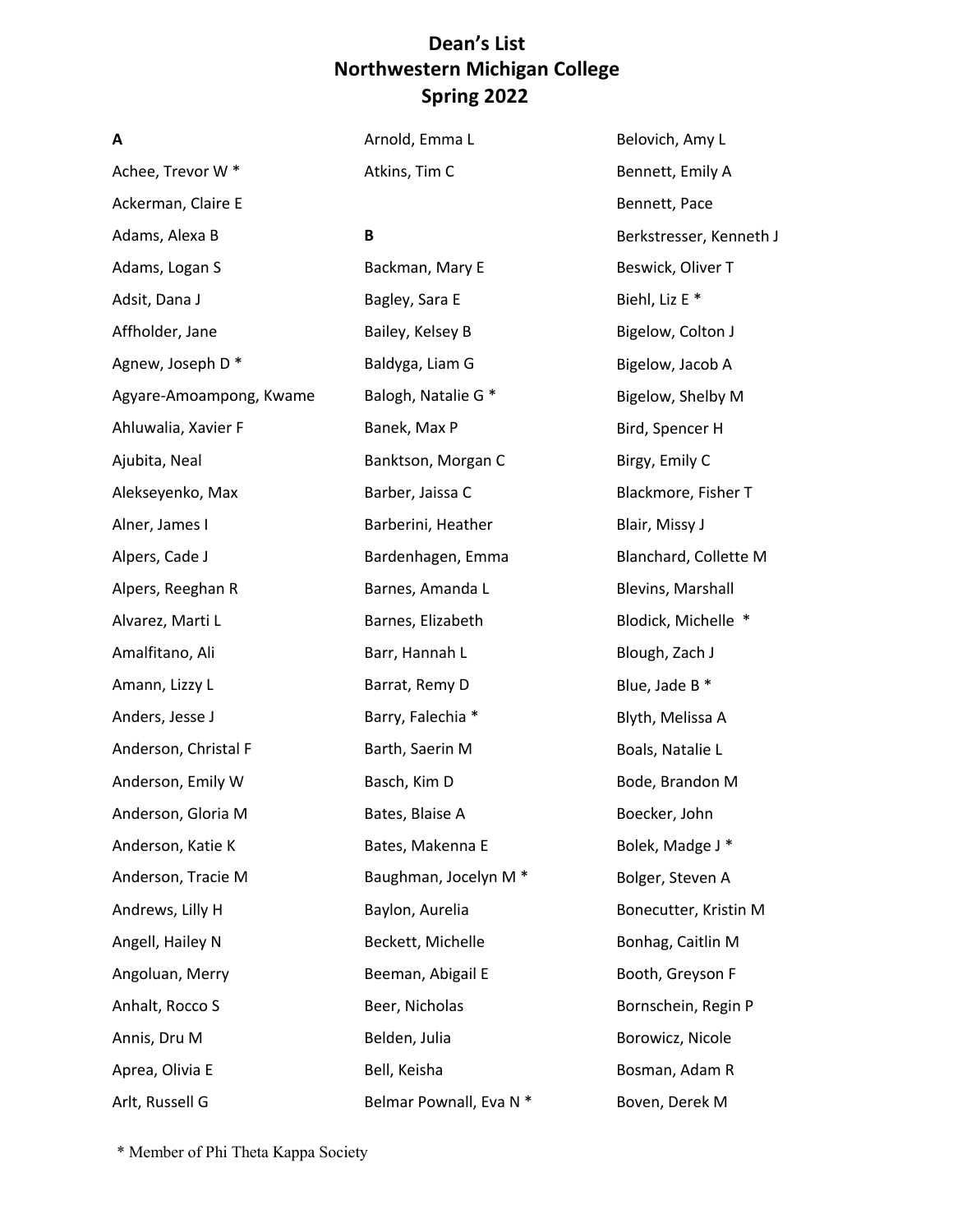Bradfield, Dugan R Brady, Brandi M Brannon, Harlyn P Briggs, Sam C Brinkman, Andrew J Brodeur, Evelyn A Brooks, Hannah G Brooks, Joe M \* Brown, Austin A Brown, Katie M \* Brown, Lillian T Brown, Madison M Brown, Vincent B Bruesch, Jacob C \* Buchanan, David R \* Bower, Joshua D Bowerman, Bret Bowers, Danielle Briggs, Lily E Briggson, Katherine L Brigham, Maddie M Bristol, Tyler J Brokke, Kole A Brons-Piche, Bassy Brookshire, Lillia S Brown, Jessica M Brown, Lizzie L Bruce, Lanee J Bruchez, Dawn Bruner, Devon R Bruner, Emilee K

 Budd, Megan L Burt, Brendan W Buttleman, Reigan E Buyssens, Amien J Bye, Sarah J Buchholz, Taylor L Buhr, Analise E Bulliss, Anna G Burk, Amy C Burrows, Roxanne V Buttleman, Henrik C Byard, Laura F

**C** 

 Chapman, Paige M \* Cady, Beverly Campbell, Ahna Campbell, Cody A Cardwell, Mike B Carey, Christopher E Carlson, Grey R Carlson, Kaleb A Carlson, Sadie M Carlyon, Janet A Case, Janae D \* Cavric, Holden M Cayir, Osman Chanda, Clare Chartier, Kylie Chase, Jean M Chouinard, Leanne

Clapp, Briellen M Clark, Caroline R Clark, Hailey M Clark, Jacqueline E Clark, Joshua Clark, Sarah L Claypool, Lucas \* Cleghorn, Chuck R Clement, Mitch F Clouse, Amber M Cluff, Richard J Coates, Mag A Cobb, Noah \* Coffman, Spencer M \* Cohen-Dodge, Trevor Colby, Rachel S Comte, Alexander Conklin, Zach C Connell, Tarah L Conover, Brielle E Consolino, Mischa L Cook, Logan R Cook, Megan E \* Coonrod, Ava E \* Corey, Nicole Cornish, Ian Courson, Sean M Cox, Jared D Craker, Morgan Crossley, Jordynn M Cunningham, Mia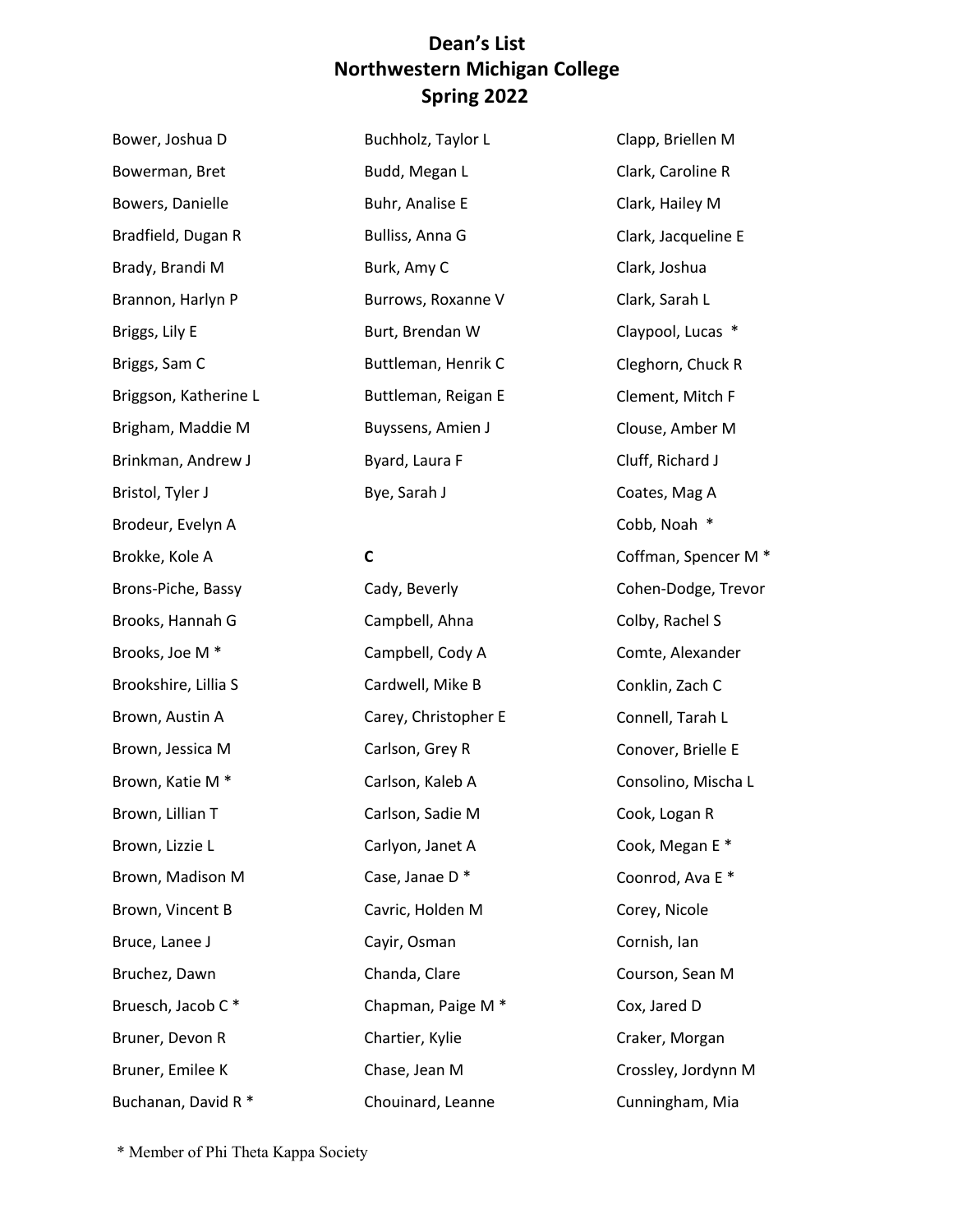| Cutler, Maridee D        | Dion, Ann E            | Emke, Mitch A                |
|--------------------------|------------------------|------------------------------|
|                          | Dix, Katelynn M        | Ertman, David N              |
| D                        | Dockweiler, Neola L    | Erxleben, Michael W          |
| DHondt, Jordyn           | Dohm, Anthony C        | Ettawageshik, Ellie E        |
| Dagata, Jack             | Dominguez, Alejandro A | Evans, Ellie L               |
| Dakoske, Sophia L        | Doornbos, Melissa M    |                              |
| Danca, Andrei R *        | Dorman, Mandy M        | F                            |
| Dashner, Hannah C        | Doyle, Casey M         | Fairchild, Carolyn D         |
| Davey, Brian A           | Doyle, Cody T          | Famiano, Dakota              |
| Davis, Laura A           | Drew, Dan              | Fasel, Hannah M <sup>*</sup> |
| Davis-Null, Morgan A     | Drogowski, Kolton J    | Faunce, Karissa              |
| Davisson, Hanna          | Drzewiecki, Aubrey M   | Ferguson, Corrin E           |
| DeHeer, Landon J*        | DuCheny, Ben P         | Ferris, Ayden                |
| DeJager, Christine A     | Ducharme, Caroline E   | Fewins, Jacob S              |
| DeMartini, Tessa         | Duffiney, Brooke S     | Fewins, Samantha G           |
| DeWent, Caden J          | Dunckel, John *        | Fields, Cassandra            |
| Deater, Logan R *        | Dunham, Mark           | Fink, Nikki *                |
| Dees Bergerson, Tammy L  | Dunlap, Anna M         | Finnegan, Marah A            |
| Del Angel Serrano, Pablo | Dunnill, Novalee M     | Finnegan Pool, Jennifer      |
| Denison, Drew B          | Durfee, Anna N *       | Firosz, Amy                  |
| Dent, Deb                |                        | Fisher, Jasmine L *          |
| Deptula, Timothy         | E                      | Flanagan, Nathan             |
| Derrer, Olivia M         | Edgcombe, Gabrielle L  | Flanigan, Co A               |
| Destouet, Jasmine S      | Edgley, Alexander      | Flores, Ava I*               |
| Detgen, Nathan           | Edwardson, Olivia R *  | Flores, Brooke F             |
| Dewalt, Sawyer J         | Egan, Kendra A         | Flores Murga, Daniel         |
| DiLorenzo, Ethan P       | Eickenroth, Gail J     | Fluette, Alison K            |
| Dickinson, Kevin J*      | Elam, Quentin J        | Folgmann, Ashley N           |
| Diehl, Hannah M          | Ellefson, Jed          | Fopma, Douglas L             |

Ellis, Andrew C

Forrest, Eliza

Fox, Ethan C

Emerson, Ericka

\* Member of Phi Theta Kappa Society

Dilger, Travis S

Dilas, Chase A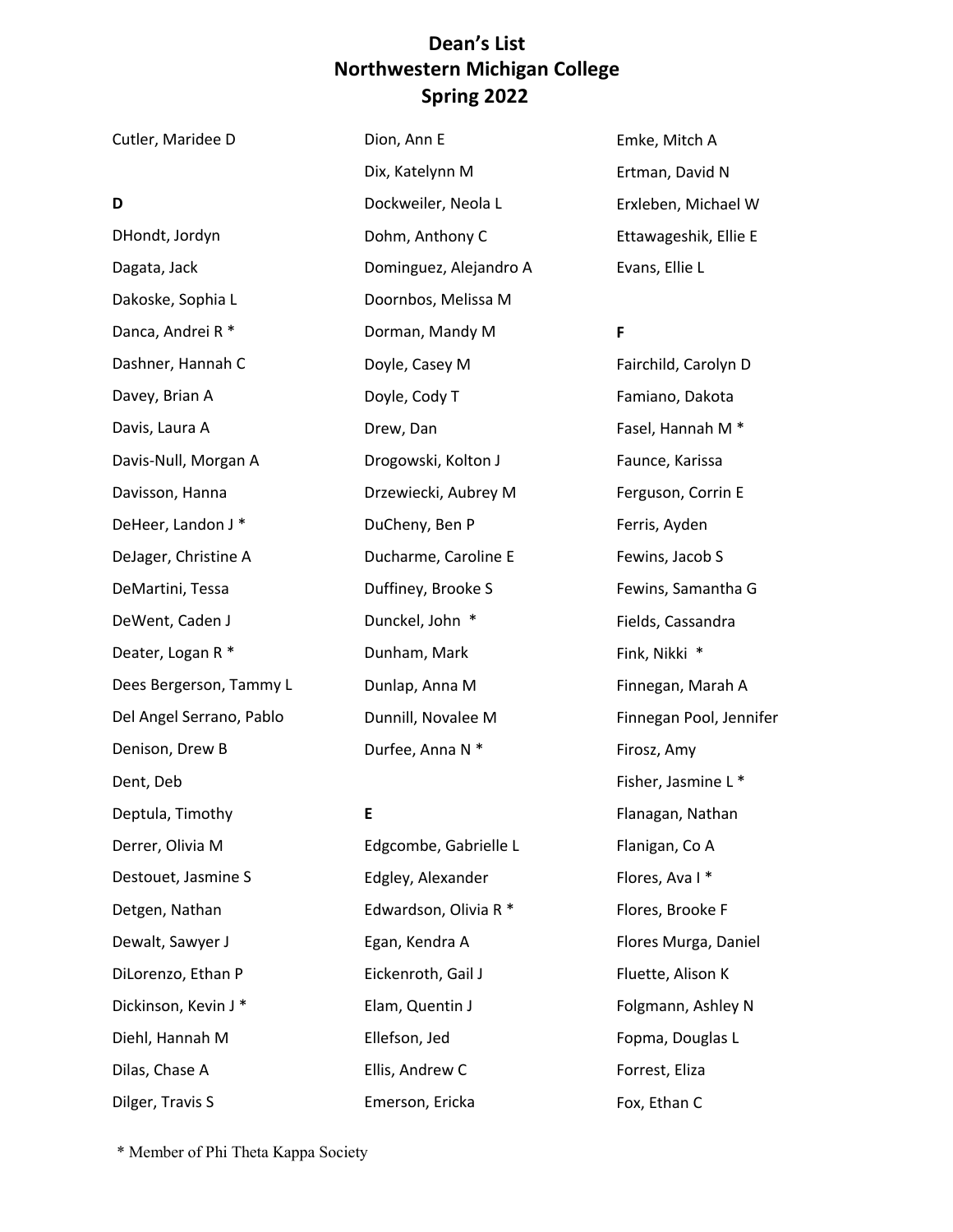| Frank, Alexis R       | Goldammer, Isabelle R | Hall, Dawson C          |
|-----------------------|-----------------------|-------------------------|
| Franka, Ayla M        | Gordon, Devin J       | Hall, Haven E           |
| Frankham, Sarah E     | Gordon, Spencer P     | Hall, Paige             |
| Franklin-Judd, Meg P  | Goss, Audra R         | Hamstra, Lexi L         |
| Fredell, Kelcy G      | Graczyk, Gavin J      | Hanse, Thor             |
| Froehlich, Elly K     | Grage, Brian M        | Hansen, Emily A         |
| Frolich, Jacob P      | Grant, Brendon C      | Harding, Molly G        |
| Fulford, Joy J        | Grant, Samuel A*      | Hardy, Mackenzie        |
| Fulton, Christopher D | Green, Destiney M     | Hardy, Tom J            |
|                       | Croon Dachol C        | $\mathsf{Hint}$ Corrott |

#### **G**

 Gaines, Thomas M Galnares, Renzo J Gamble, Mariah P Garay, Mary E \* Garrity, Aidan P Geetings, Chris B Gibbs, Alex D Gilpin, Isaac B Gingrich, Elizabeth K Glidden, Faith L Glinski, Brenna A Gloudemans, David N Gogo, Amber L \* Gogolin, Seth G \* Gabel, Maddy M Gallagher, Meredith T Geisenhoff, Justin Gianino, Joe S Gibson, Lily J Godin, Rose M

 Green, Rachel S Groleau, Christopher R Grossnickle, Brian M Grzebienik, Ethan W Gullekson, Emma J \* Gustafson, Anders H Gwinn, Heather N Greene, Jessica Greimel, Hailey K \* Griffin, Kristal L Griffiths, Caroline E Guzman-Shrake, Miranda E \*

#### **H**

 Haas, Paco B Haase, Abigail M Haelterman, Matt J \* Haggstrom, Erin M Haight, Alysha A \* Haines, Andrew N Halbritter, Mika J Hagberg, Ricky L

 Haroutunian, Colin B Hartzell, Audrey E \* Haskins, Somer J Haslip, Savana R Hatty, Jacob B Hayes, Paul I Heikes, Kenji W Heilman, Hazel L Heimforth, Jon O Heitmeier, Wyatt G Henke, Ira W Hennrick, Dana L Hergesheimer, Anthony J \* Harju, Garrett Harner, Corey Harriman, Riley K \* Hartley Waclawski, Johdinann Harvey, Cheyenne R Harvey, Paige E Hawkins, Lee A Heintz, Georgia E \* Hemberg, Franny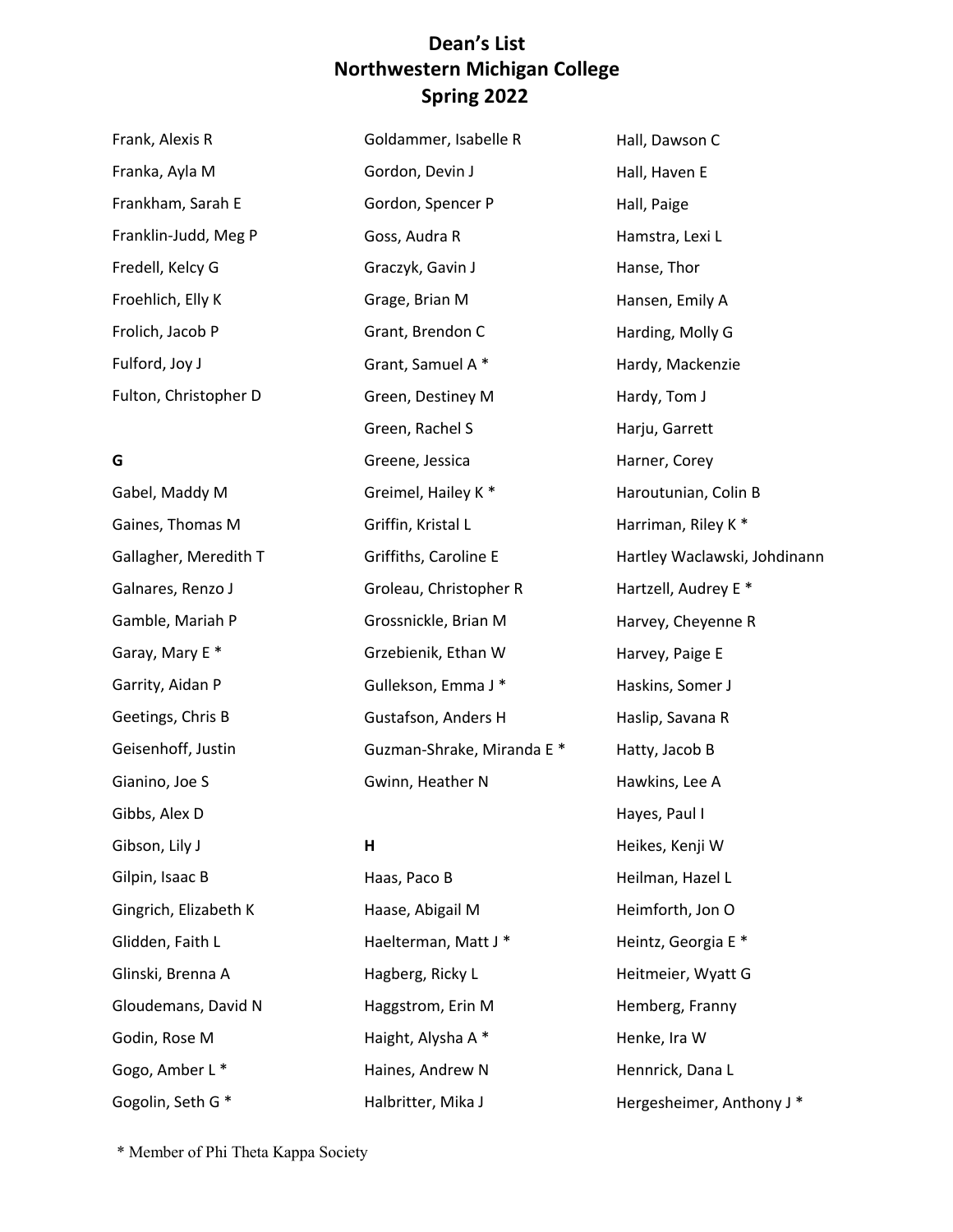Herman, Amanda G \* Herpst, Austin T Hicks, Christina E Hicks, Matthew A Hidalgo-Houdek, Evan A Hilt, Jackson W Hinds, Iain I Hippensteel, Caleb L Hofmann, Ben B Hogerheide, Alaina M Holcomb, Zach D Hollocker, Jackson D Holm, Mitchell C Hooper, Ashley L \* Hooper, Carley M \* Hopkins, Sam F Hornbogen, Sarah R \* Hosler, Robert X Hubbell, Dustin D Hunter, Larissa J Hurst, Brian R Hybl, Erin O Johnson-McGuire, Angi Y Jones, Toni \* Herkner, Bryce A Hinkle, Aly M Hlavka, Alyssa Hoffman, Haley Hoffman, Kyle M Hornick, Big Al E Hornkohl, Claire L House, Stephanie E Huang, Leda Huber, MacKenzie R Huey, Mike P Huggins, Maran Hundley, Mattie Hyde, Stefanie **I**  Irvine, Owen Irwin, Sydney L Itnyre, Nancy G **J**  Jackson, Delaney M Jacobson, Danita M Jacobson, Kim James, Allison M Jansen, Jordan K Jenkins, Madeline T Johannsen, Paige M Johnson, Amanda S \* Johnson, Brandon M \* Johnson, Emily E Johnson, Holly B Johnson, Maggie S Johnson, Oj A Johnson, Patrick P Johnson, Shawn R Jones, Debe L Jones, Ian A

 Kay, Heidi M Keeler, Meredith B Kenter, Brett A Keyser, Hannah L Kisselbaugh, Aaron D Kittendorf, Sam C Kjeldgaard, Dana L \* Kladder, Bereket C Klingelsmith, Abigail B Klooster, Danea J Kovach, Adah M Kozlowski, Aurora L Joo, Heather Judd, Pilar L **K**  Kahn, Kyle J Karr, Kitty E Keilty, Grace V Kelley, Lacey Kennedy, Jake M Kennington, Liz Kiessel, Michka King-Takacs, Lily A Kiomento, Frannie K Kline, Chelsea Knowles, Janelle L Knudsen, Jennifer Koby, Lilley A \* Konefke, Makayla Korson, Lindsey Kozlowski, Liz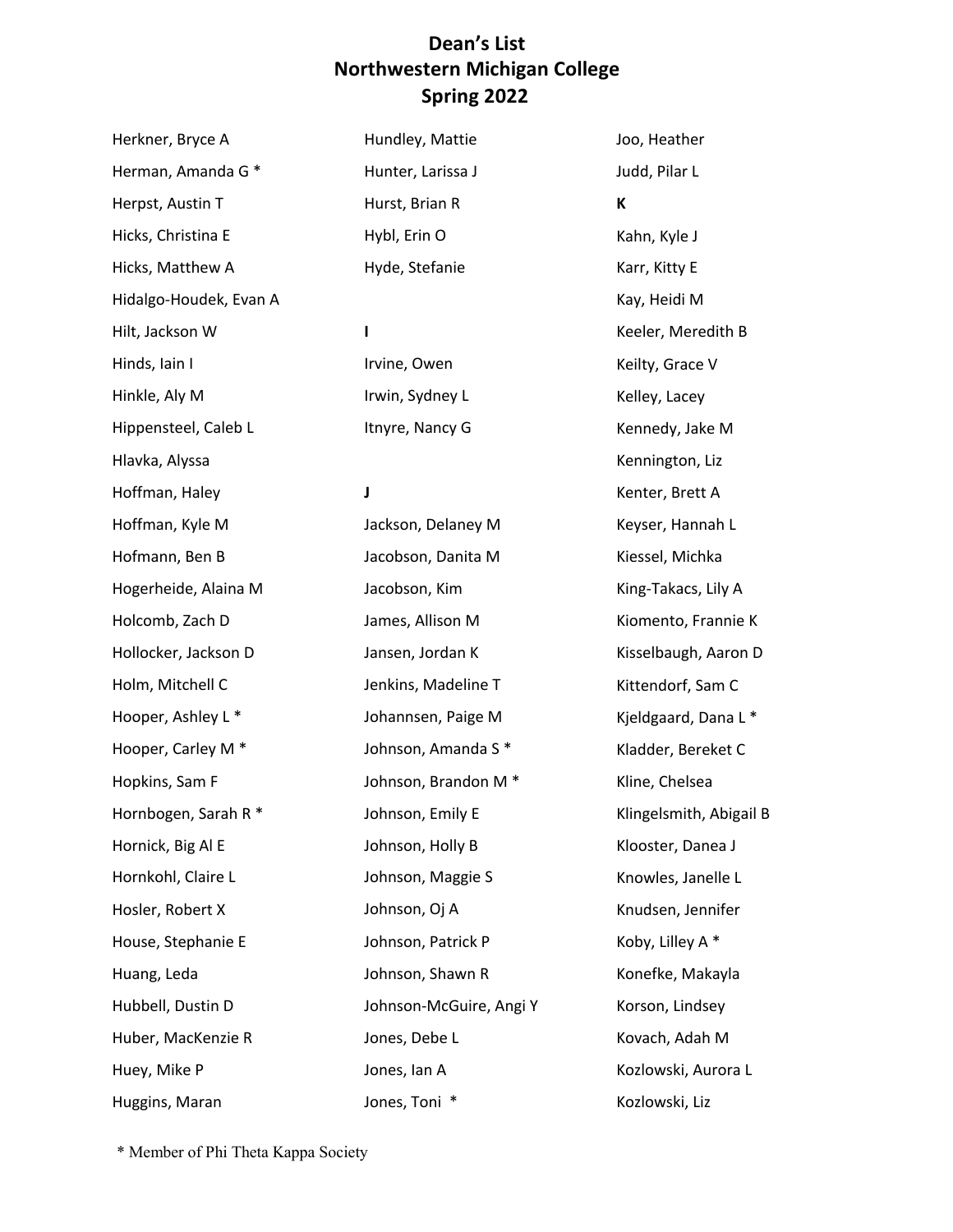Krajnik, Noah A Kroupa, Emma F Kruger, Taylor N Kulawiak, Carson W Kreiser, Chris Krieger, Derek A Kuiper, Rachel Kulka, Matthew Kurkowski, Casey Kushner, Cole J

#### **L**

LaBonte, Hailey R \* LaChonce, Nicci M LaCross, Lane S Lake, Alyssa J Lambert, Grace A Lambert, Kristen Lancaster, Katie R Lao, Xee Lardie, Ashley M Lardie, Naomi M Larsen, Kaiden E Larson, Mike J Larson, Sawyer A Lautner, Brook M \* Laven, Kallista S Lawrence, David J LeVeque, Timmy Leahy, Catherine A Leahy, Clara E

Leatherman, Lillian E Ledet, Gage E Lee, Brett R Lennington, Amanda L Leonard, Gokce C Leonard, Sarah J Lepley, Tess O Leuenberger, Ayla J \* Leverenz, Nick K Lewellen, Will G Lewis, Joe K Leyko, Josh T Licht, Allyson M \* Lick, Case M Lim, Adrian Lindgren, Caleb Lindhout, Emily L Lindstrom, Jacob Lint, Katie A Lloyd, Christopher T Lo, Angelina Lobb, Joe P Lone, Blaire A Long, Kaya D Long, Kiley F Lopez, Dylan M Loredo, Stephen J Lorenz, Quincy J \* Loucks, Jessica E Lovell, James Lozowski, Zoe J

Luce, Grace A \*

#### **M**

 MacDonald, Justin \* MacDonald, Mary J MacNicol, Ian W MacRAE, Genevieve P Macdonald, Arran C Madden, Logan A Mahoney, Michael R Maki, Lily M Malinao, Makenna L Malmquist, James S Mandarich, Brittney E Manker, Grant W Marcelo, Fatima \* Marchant, Jay I Marlow, Olivia R Marlow, Ron D Marsh, Amber L \* Marshall, Jack G McCann, Josh P McCaslin, Sandy K McClanahan, Julia M Madigan, Molly Madison, Tim M Mahoney, Maggie M Marcus, Katie Marion, Em Maul, Suzanne M McCall, Ashley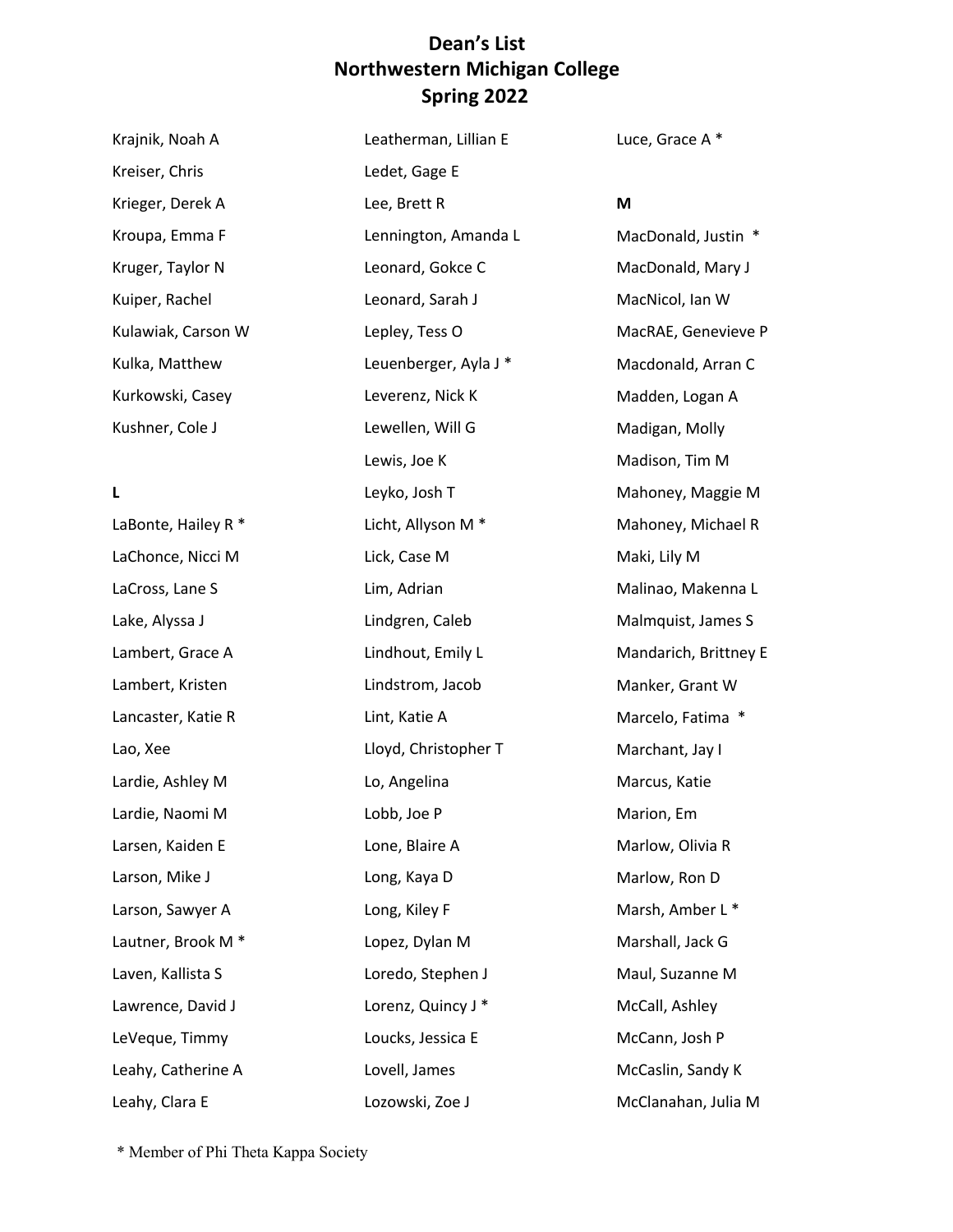| McCombs, Sydney A      | Meyer, Grace M      | Ŋ |
|------------------------|---------------------|---|
| McCoy, Melanie J       | Meyering, Lily      | Ŋ |
| McCullough, Landon A   | Meyers, Jay A       | ľ |
| McDonald, Amy C        | Meyers, Rod K*      | ľ |
| McEnaney, Alexis M     | Mikowski, Andrew C  | Ŋ |
| McFarlin, Fabiola      | Miller, Annie C     | ľ |
| McGrath, Lee R *       | Miller, Gabe J      | Ŋ |
| McGuire, Ben L         | Miller, Rayna S     | ľ |
| McGuire, Brenda        | Milligan, Beth      | Ŋ |
| McGuire, Hailey L      | Milligan, Molly A   | ľ |
| McIntosh, Em L         | Mills, Keaton C     | Ŋ |
| McKay, Reilly S        | Mills, Malachi C    | Ŋ |
| McKenna, Riley E       | Milne, Ned P*       | ľ |
| McKernan, Lucas A      | Miner, Grace E*     | Ŋ |
| McLaughlin, Mike A     | Minzey, Autumn      |   |
| McMillan, Manny U      | Mocere, Alisha      | ľ |
| McMillan, Marshal L    | Moffit, Megan       | ľ |
| McPherson, Miranda C   | Mogford, Ashley J   | Ŋ |
| McSawby, Cherrie M     | Montgomery, Tim O   | ľ |
| Mccort, Maxwell E      | Moore, Brittni J*   | ľ |
| Mccuien, Sophie L      | Moore, Susan *      | ľ |
| Mcdonald, Kayleigh D   | Moran, Joe R        | ľ |
| Meadows, Samantha M    | Moran, Nicole A     | ľ |
| Medler, Taven M        | Morgan, Andrew      | ľ |
| Meekhof, Jacob L       | Morgan, Charlotte A | ľ |
| Meeuwes, Christopher A | Morgan, Matt W      | Ŋ |
| Melgoza, Cristina R    | Morley, Caitlyn M   |   |
| Membrillo, Jose C      | Morris, Thomas L*   | ľ |
| Meteer, Erin           | Morrison, Maddie M  | ľ |
| Metz, Andrew S         | Morrison, Michael J | ľ |
| Meyer, Elizabeth D     | Morton, McKenzie E* | ľ |

 Mosier, Jamie L \* Moyes, Abigail E Mroz, Devyn A Mucaria, Daunte J Mulholland, Bela M Mullen, Diana M Musselman, Shelby M Musser, Lindsey R Myers, Courtney A Myers, Jack W \* Mosher, Anita Murchie, James R Myers, David Myers, Debra

### **N**

 Nelson, Kelley M Nelson, Leah A Nelson, Macy A Neubecker, Doug M Newman, Jacob J Newman, Kayle N Nickerson, Rachel A Nitzh, Kyrsten A \* Nolan, Shell C Nance, Esther Nemeth, Hailey Ness, Ryan Newland, Lindsey Newman, Cameron A Niedzielski, Charlyn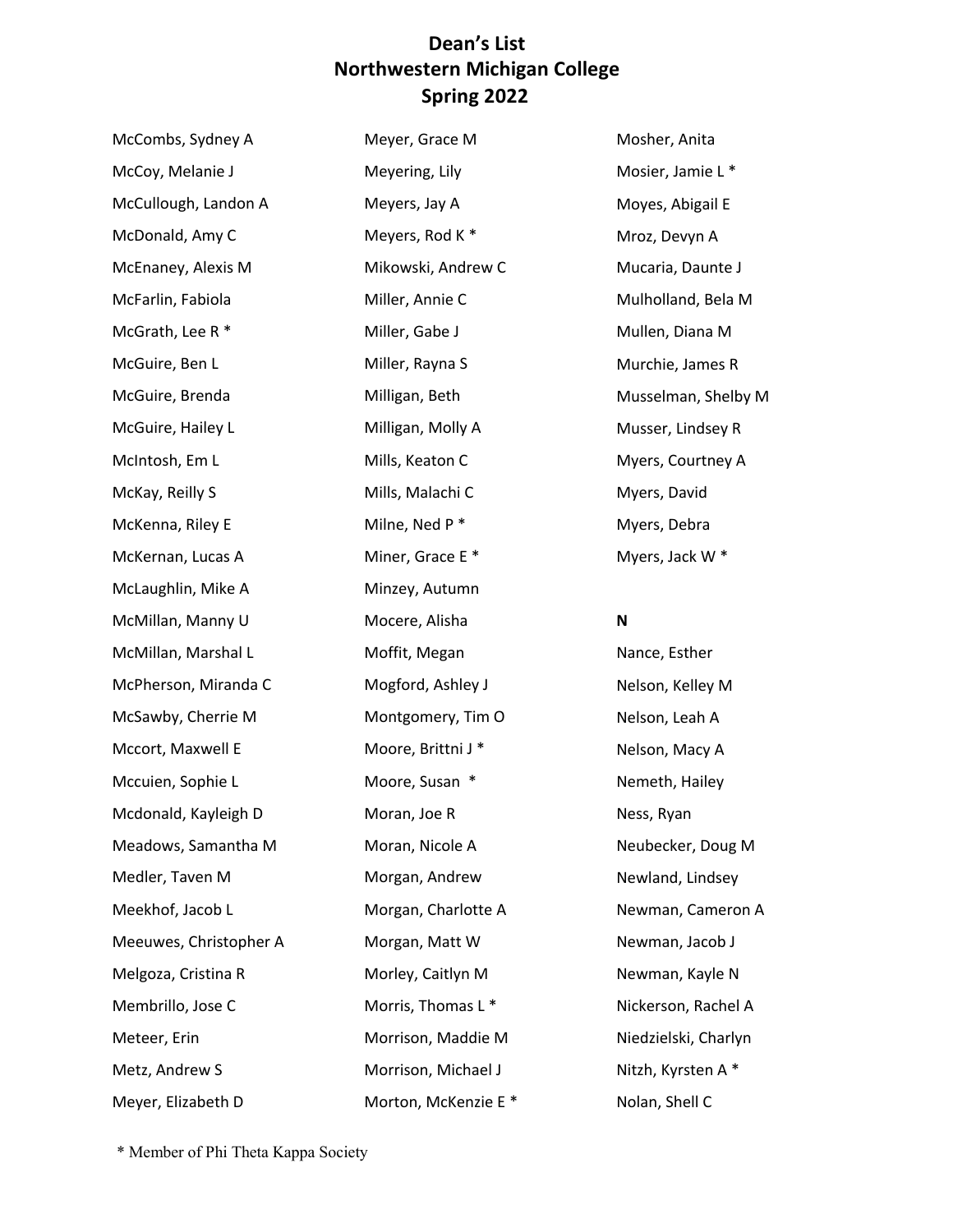| Nolf, Joyanna M          | Penny, Shana N        | Puetz, Thomas E     |
|--------------------------|-----------------------|---------------------|
| Norman-Anderson, Geoff V | Perdue, Nate          | Purkiss, Taylor N   |
| Normandeau, Hannah R     | Perez, Jade           | Putney, Evelyn R    |
| Novak, Ryan A            | Perry, Justin         |                     |
|                          | Petersen, Parker N    | $\mathsf R$         |
| 0                        | Peterson, Brett D     | Ranger, Chelsea     |
| O'Brien, Katelyn J       | Peterson, Erica K     | Raptis, Alex P      |
| O'Brien, Shea M          | Peterson, Rachel N *  | Rasberry, Erin M    |
| O'Neil, Erin P           | Peterson, Ryan        | Redmond, Haydn      |
| Oakley, Cierra L         | Petoskey, Lexi        | Reffitt, Emerson    |
| Oglesbee, Ray J          | Petrie, Nick D        | Reiffers, Christa J |
| Olson, Zachary           | Phillips, Kandyce D   | Reilly, Joshua T    |
| Olszewski, Jacob A       | Phinizy, Robin        | Reuther, Emma N     |
| Olszewski, James F       | Piche, Fischer W      | Reynolds, Matt T    |
| Oosse, Katie K           | Pickler, Matt S*      | Rheaume, Andrey     |
| Oyer, Marilyn E          | Pierce, Matt J        | Rice, Alec M        |
|                          | Pilate, Shane E*      | Rickert, Marlee C   |
| P                        | Pinney, Kody J        | Riddell, Kamsang    |
| Pace, Kristi N           | Pion, Josh R *        | Ridel, Kristin L    |
| Page, Emily A*           | Piper, Emily N        | Rieck, Connor R*    |
| Pajonk, Michael F*       | Plamondon, Samuel D   | Riess, David M      |
| Palmer, Brittany A       | Platz, Chelsie        | Riffenburg, Kara    |
| Pandolfi, Nicco          | Plumstead, Beans A    | Robens, Ani C       |
| Park, Brian T*           | Popa, Justin M        | Rockwood, Olivia    |
| Parks, Ashley M          | Porter, Clayton M     | Rodery, Caleb K     |
| Parrish, Gabe A          | Porter, Earl          | Roelofs, Karly E    |
| Paryani, Gabby D*        | Posey, Sara J         | Rogers, Sonny R     |
| Paulosky, Jackie A       | Powers, Stephanie L * | Rohring, Delaney    |
| Paulson, Timothy R       | Powers, Susan         | Romanowski, Lau     |
| Pauly, Michael A         | Poynor, Ethan F       | Rosa, Billy R       |
| Pearce, Kae K            | Price, Tayler L       | Rosingana, Maria    |

Rasberry, Erin M n P  $\overline{Q}$ Reiffers, Christa J  $M$ Reynolds, Matt T Rheaume, Andrew  $\mathsf{C}$   $^*$ Riddell, Kamsang Rieck, Connor R \*  $A^*$ a A  $y$  R ura A Rosingana, Maria R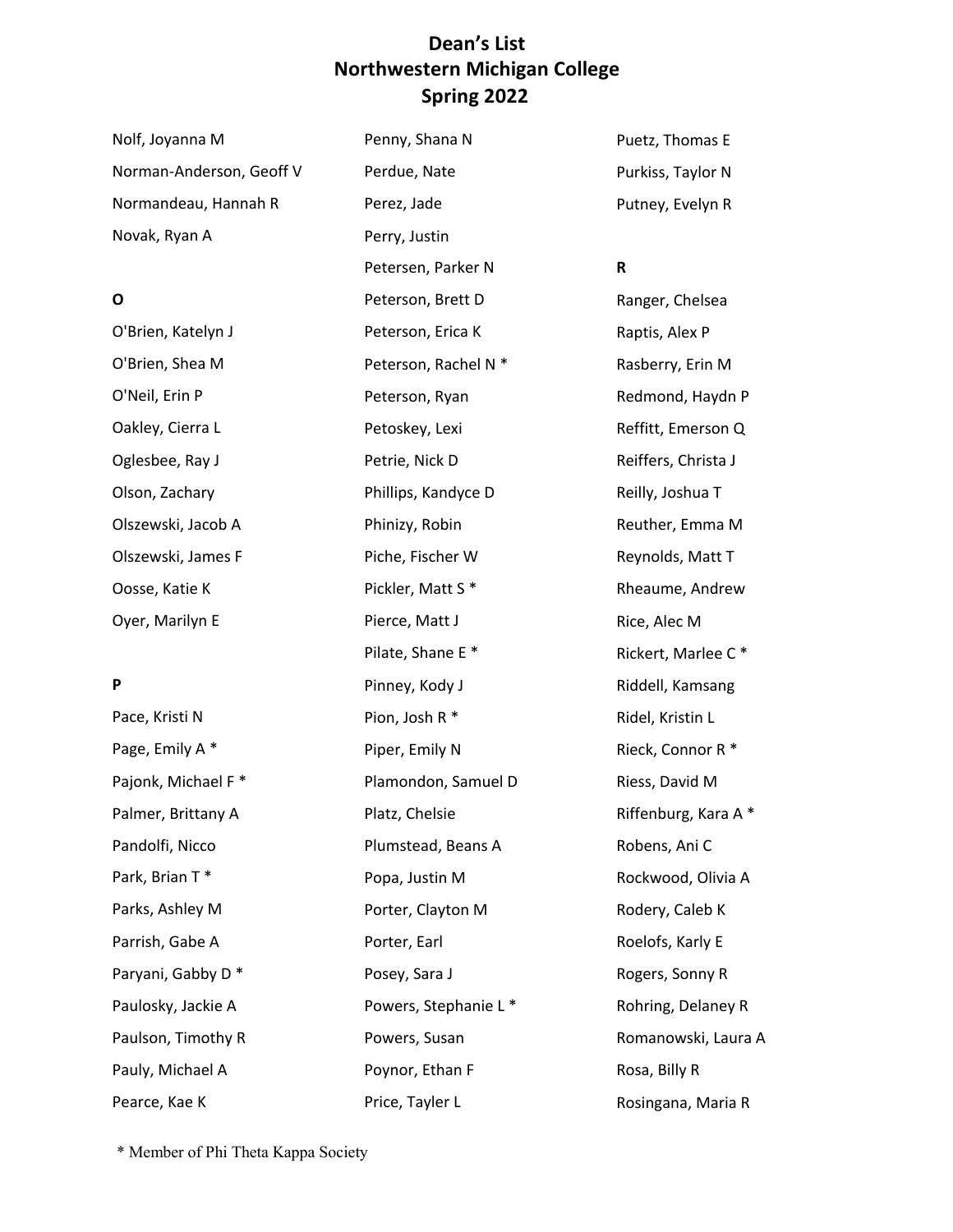Sniegowski, Mariah G

Somero, Hannah R

Sommer, Victoria

Sorenson, Saylor S

Solis, Cari J

| Ross, Martin W*       | Schliess, Hunter              |
|-----------------------|-------------------------------|
| Roth, Emily M         | Schoonover, Maren J           |
| Round, Emily K        | Schram, Brad                  |
| Routley, Meranda L    | Schulte, Christopher M        |
| Rowbatham, Billy M    | Sergent, Sarah M <sup>*</sup> |
| Roy, Brynn E*         | Severance, Kaylin R           |
| Roy, Miranda P        | Shanley, Holly                |
| Royston, David T      | Shelagowski, Gena *           |
| Rusch, Christopher    | Sherwin, Bethany A            |
| Russcher, Lucas J     | Shier, Jacob B                |
| Russell, Daniel K     | Short, Triston M <sup>*</sup> |
| Russell, Mariah L     | Sienkiewicz, Caitlyn M        |
| Ruta, Ryan S          | Simkins, Emily J              |
|                       | Sincic, Cassidy A             |
|                       |                               |
| S                     | Sisson, Tyler J               |
| Sabin, Neal           | Skarshaug, Blythe A *         |
| Sabourin, Jordan A    | Skusa, Jen L                  |
| Sackett, Autumn       | Smith, James P                |
| Sage, Chloe M         | Smith, Madi K                 |
| Salenski, Krystal A * | Smith, Naomi                  |
| Salter, Molly C       | Smith, Nathan C               |
| Samet, Aaron          | Smith, Shaelyn E*             |
| Sanborn, Bastian T    | Smith, Tyler R                |
| Sanchez, Jennifer G   | Smoot, Erin E*                |
| Sanchez, Josh J       | Smyka, Doug M                 |

 Sowulewski, Elle M \* Steffens, Eric R \* Spaulding, Brandon D Spear, Brennan J \* Spence, Steven Spires, Weslee J Spoor, Joshua A Springsteen, Quinn S Sprout, Martha K St John, Caleb L St. Croix, Deborah J Stallworth, Sharlene Stalmack, Hanna P Standerfer, Sydney A Stankowski, John F Stanley, Brooke L Stebner, Kenny C Steck, Molly Stellin, Liesl M Stepan, Ella D Stewart, Maddy L Stier, Liz \* Stilley, Samuel Stitt, Brian Stoddard, Megan C Stoops, Ethan M Stoutenburg, Hayleigh R Stowers, Alissa Strahan, Joel C Strang, Robert M Streeter, Amber N

\* Member of Phi Theta Kappa Society

Saylor, Greg D

Schauer, Josh J

Schiffer, Jim

Schichtel, Drew R

Scarberry, Juston G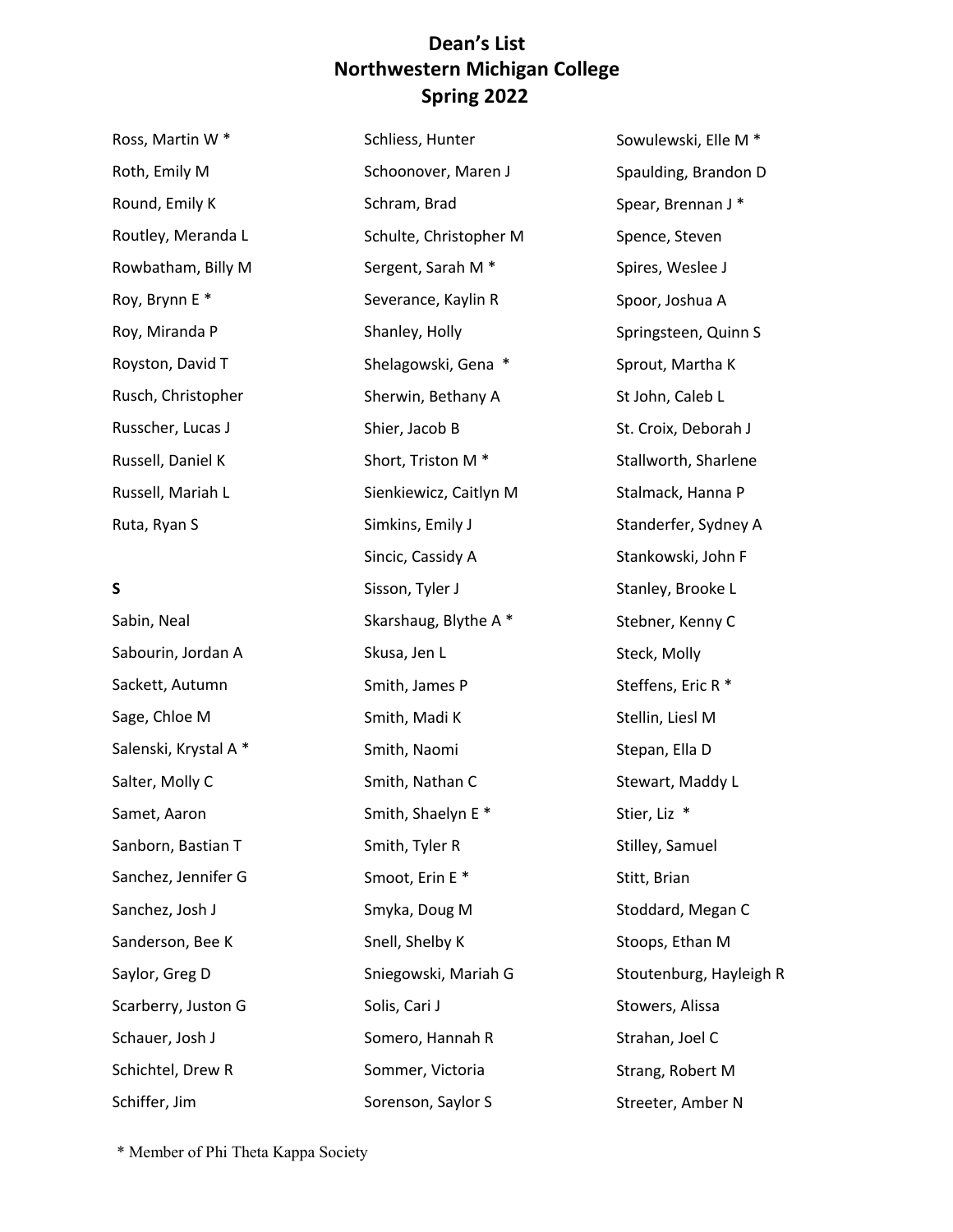Tripp, Austin

Streeter, Max L Stremlow, Jacob P Stricker, Felicia Swantek, Emily R Swenor, Troy Swisher, Jennifer

#### **T**

 Treacy, Abby M \* Taft, Abbie L Talbot, Hayden P Talsma, Amanda S Tarrant, Zennor Tarsa, Austin J Tate, Colin G Teeple, Ali Teichman, Hans F \* Tester, Gabby F Thelander, Zachary F \* Thomas, Ashton E Thomas, Crystal L Thomas, James L Thompson, Sophie A Thorington, Alix M Thrasher, Jason N Tingleff, Jen Tittel, Tim R Tobian, Erica N Townsend, Tara Treadway, Susan B Trierweiler, Amanda J

Trudell, Yvonne L \* Trumbull, Maddie K Tschirhart-Brecht, Amanda L Tulgetske, Gavin C Turner, Brandon M Twietmeyer, Christine A Tyler, Briley

#### **U**

 Udayan, Benjamin S Udell, Lillian M Ullom, Sarah L Uribe, Kristina L \* Usiondek, Christopher G Utter, Kaitlin C Urban, Cam M \*

#### **V**

Valletta, Luke M VanSumeren, Ava P Vanderbosch, Ellen G Vanderploeg, Casey F \* Vanover, Rita E Vasicek, Logan Vedel, Jonas A Veenstra, Ondreya E Venhuizen, Maddy R Verrett, Kristen L Vieau, Mindy S Vogler, Elijah M

Vokes, Lucas J Volas, Casper O Vorpagel, Ryan R

#### **W**

 Wagoner, Erin M Wales, Harley J Walker, Will D Wallace, Evan J Waller, Mitchell B Warner, Kyle A Warnes, Stella J Warren, Aiden N Wear, Shelly A Weathers, Rodney \* Weaver, Alyssa M Webb, Madison M Weber, Michaela J Webster, Brent A \* Weeks, Renee L Wegrzyn, Brian C Welke, Grace E Wellman, Maddie A \* Wesling, Matthew T \* Whinnery, Lyra M White, Christopher T Ward, Ryan L Weber, Aidan Weber, Keith Wheaton, Joshua Whitener, Carrie